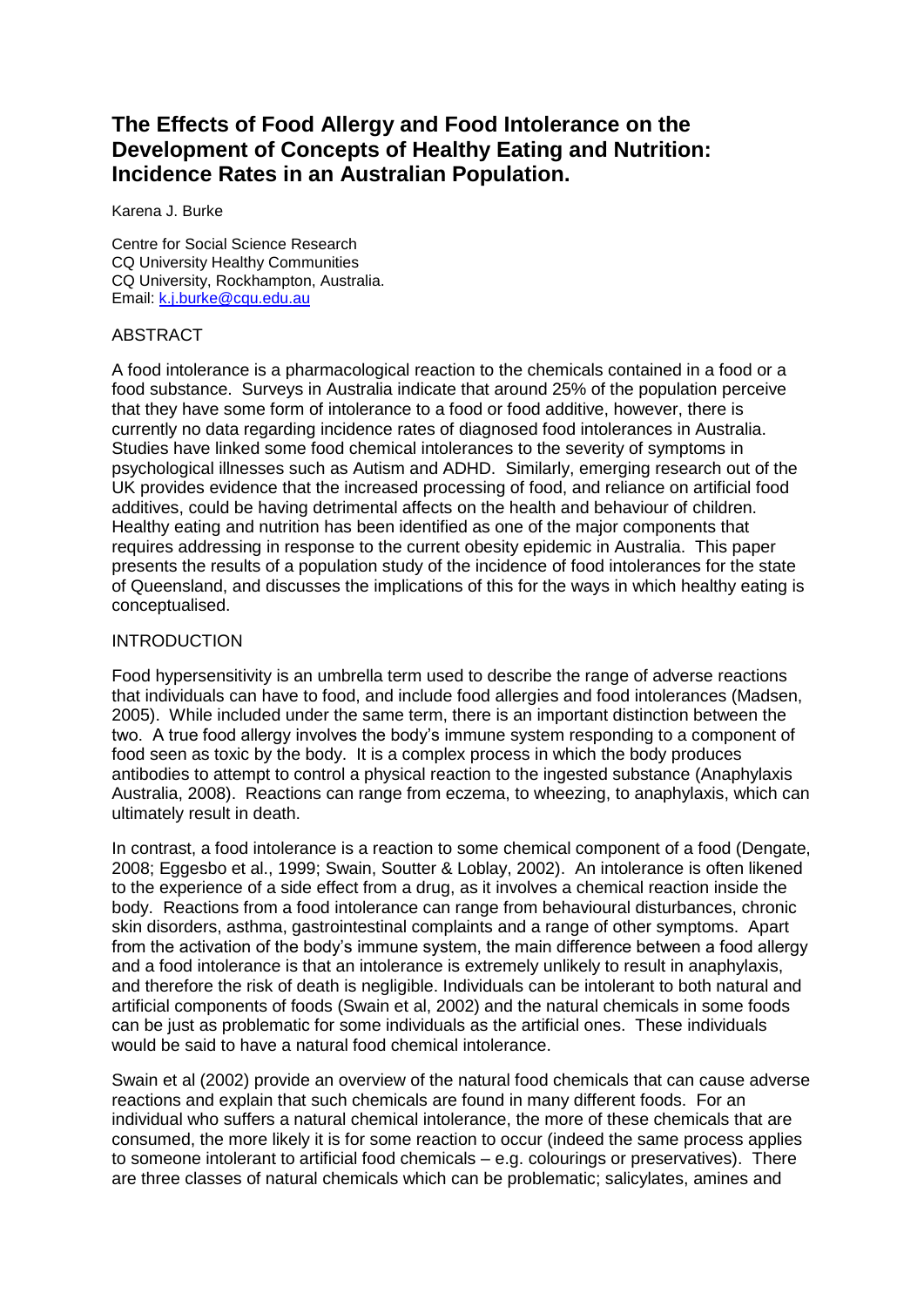glutamates. Salicylates are a family of plant based chemicals found naturally occurring in many fruits and vegetables, herbs and spices, scented products (i.e. toiletries) and some medications (e.g. aspirin). Amines are a naturally occurring product of protein breakdown and fermentation. These chemicals are found in large quantities in cheese, chocolate (cocoa), wine, yeast extracts (e.g. vegemite) and fish products. They are also found in some fruits and vegetables, particularly those which are typically eaten after ripening (e.g. bananas, tomatoes, and avocadoes) as this process involves a form of fermentation. Glutamates are the naturally occurring form of what is known as MSG (monosodium glutamate), and is found naturally in most foods as it is the building block of all proteins. However, in its free form, not linked to a protein, it enhances the flavour of foods (Swain et al, 2002). Foods rich in natural glutamates include tomatoes, mushrooms, yeast extracts, stock cubes and cheeses. MSG exists in both natural and artificially derived forms, and is commonly added to snack foods as flavour enhancer 621. Swain et al, provide lists of foods which contain different concentrations of each combination of these natural food chemicals.

Australia has one of the highest prevalence rates for food allergy in the world (Allen, Hill & Heine, 2006), and some studies suggest that this prevalence is rising (Hill, Heine & Hosking, 2004). In addition, there are indications that the prevalence of food intolerance in Australia is also on the increase (Hadley, 2006). Some studies have linked natural and artificial food chemical intolerances to the severity of symptoms in psychological illnesses such as Autism and ADHD. Furthermore, emerging research from the UK provides evidence that the increased processing of food, and reliance on artificial food additives, could be having detrimental affects on the health and behaviour of children (Bateman et al, 2004; McCann et al, 2007). Given these observed effects on children, it is imperative that population based prevalence estimates are established in order to ascertain the number of individuals who are potentially affected. There are currently no such incidence estimates for the Australian population.

Healthy eating and nutrition has been identified as one of the major components that requires addressing in response to the obesity epidemic alongside levels of physical inactivity. Accordingly, a number of initiatives have been put into place that target the wider population, with the aim of promoting healthy eating, in particular, greater consumption of fruits and vegetables, and less consumption of fats, salt and sugar. Many of these programs have been around for a number of years and have gone through a number of iterations. In addition to these population based programs, schools across Australia are currently adopting and implementing a variety of food guidelines designed to minimise the amount of sugar, fat and salt offered through these services, and thereby to decrease the consumption of such foods amongst students. Both school canteens and school curriculum's are increasingly focussing attention on instilling concepts of healthy eating and nutrition amongst their students, through the provision of healthy food alternatives, and curriculum methods based on teaching children about healthy foods and how to make healthy food choices.

Current concepts of healthy eating targeted at the general public and school children alike are influenced heavily by the healthy food pyramid concept, and more recently by the 'Go for 2& 5' fruits and vegetables campaign. This can be clearly seen in the increasing reliance on mainstream conceptualisations of healthy food influencing school curriculum and tuckshop/canteen offerings. However, in focussing on the reduction of foods with a high fat, salt or sugar content, many alternative foods, even those endorsed by the canteens association of Australia, contain artificial additives such as colours, preservative and flavour enhancers. As a result these campaigns do not accommodate the often very different needs of children and families suffering food intolerance and allergy, and the differences in the ways in which these children, by necessity, conceptualise healthy food, eating and nutrition. Given the growing incidence of food allergy amongst children, and the perceived increase in children suffering food intolerances, it is important to re-examine the concepts that drive our understanding of healthy eating and nutrition.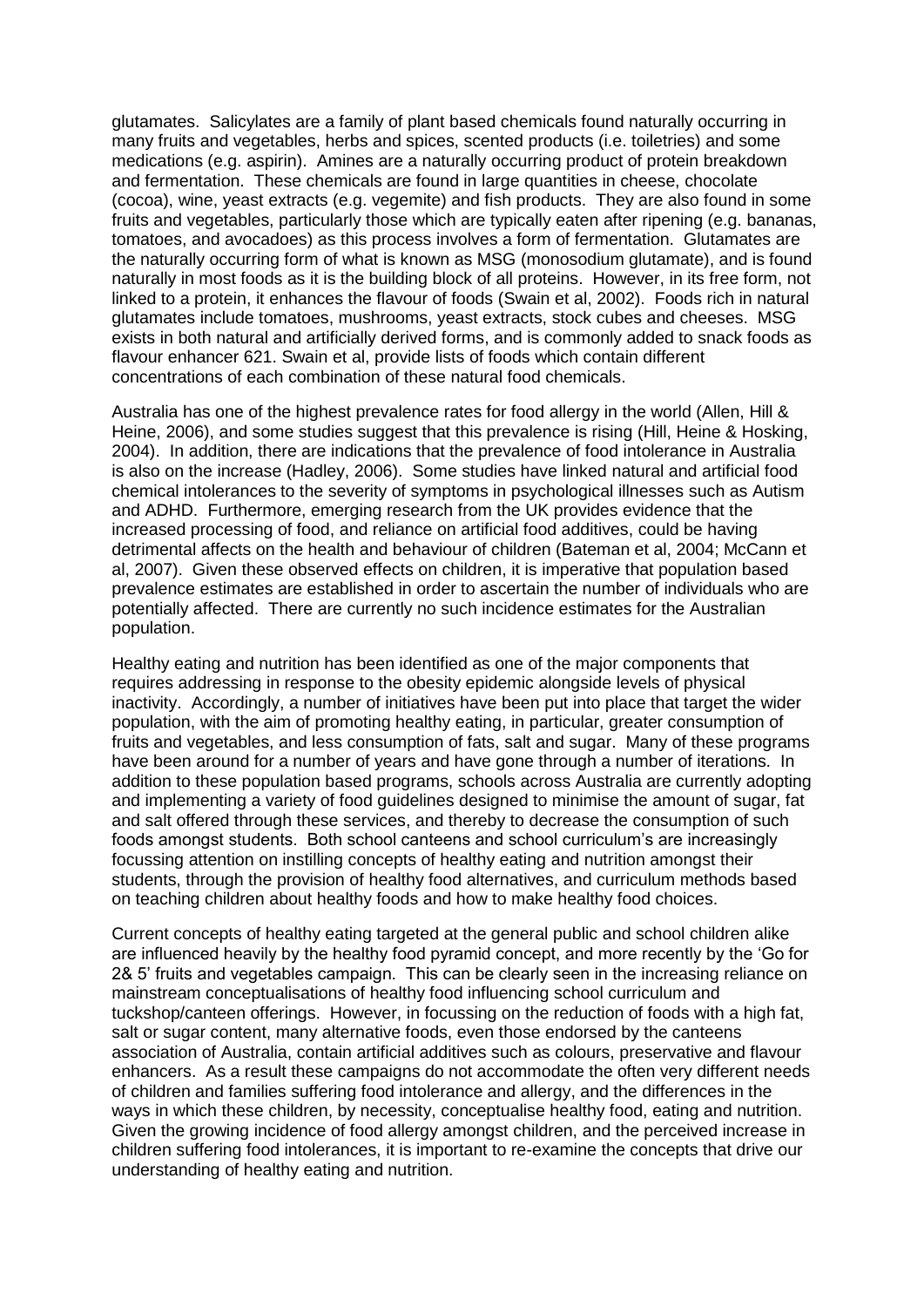The aim of this study was to gather information pertinent to establishing an estimate of the incidence of individuals with a diagnosed food intolerance in the Australian state of Queensland. While recent incidence rates are available for sufferers of food allergy, there is currently no data which outlines the rates at which individuals are affected by food intolerance in Australia, and none which indicates the types that appear to be more or less common. This study forms part of a larger project examining the ways in which food intolerances and allergies are conceptualised by children and adolescents, and the ways in which their immediate caregivers respond to these events in their children's lives. There are some indications to suggest that the incidence of food intolerance and food allergy is increasing, and this project represents a first step in examining the nature of these issues in an Australian context.

# METHOD

# Sampling Procedure.

This study was administered as part of the  $4<sup>th</sup>$  Annual Queensland Social Survey (QSS) from within the Centre for Social Science Research, at CQ University. The final sampling report (Hanley & Mummery, 2008) can be obtained by contacting the Centre for Social Science Research. Data was collected in July and August 2008 as part of the QSS. The survey gathered data from a representative sample of the Queensland population by means of a computer assisted telephone interview (CATI) survey. The target population was all individuals 18 years or older who at the time of the survey were living in a dwelling in Queensland that could be contacted by a direct dialled land based telephone service. List assisted random digit dialling was utilised to draw the sample. Duplicate and mobile phone numbers were removed from the lists. The gender of the respondent in each household was pre-designated in order to ensure an equal representation of each gender in the random sample.

# Participants.

A pilot study of the whole QSS obtained data from 46 respondents in South East Queensland. No modifications of the food intolerance questions was considered necessary. The population study obtained data from 1243 respondents across the state of Queensland. Gender representation was even, with 50% (*n=* 623) being male. Sampling procedures split the state of Queensland into two specific sampling areas based on data obtained from the 2006 ABS census. Consistent with census findings, 66% (*n=* 818) of respondents resided in South East Queensland and the remaining 34% (*n=* 425) of the sample was sought from the rest of the state. The mean age of the total sample was 51.56 (*SD=* 15.90).

#### Materials & Procedure.

The Queensland Social Survey is an annual omnibus survey that addresses a variety of topics of interest to the research community. The survey consists of a standardised introduction, a series of question sets reflecting the specific research interests of the university and community researchers participating in the study, and demographic questions. A set of questions relating to adverse food reactions were embedded within the survey. Respondents were first asked about their own reactions, and subsequently asked about the reactions of other individuals living in their households. Specifically, respondents were asked:

- Have you ever had an undesirable or adverse (negative) reaction to a food or food substance? (Yes, No)
- Have you been diagnosed by any medical or health professional, including a GP, paediatrician, dietician/nutritionist or nurse, with a food intolerance? (Yes, No).
- What food or food substance do/did you have a reaction to? (Verbatim responses were recorded for this question).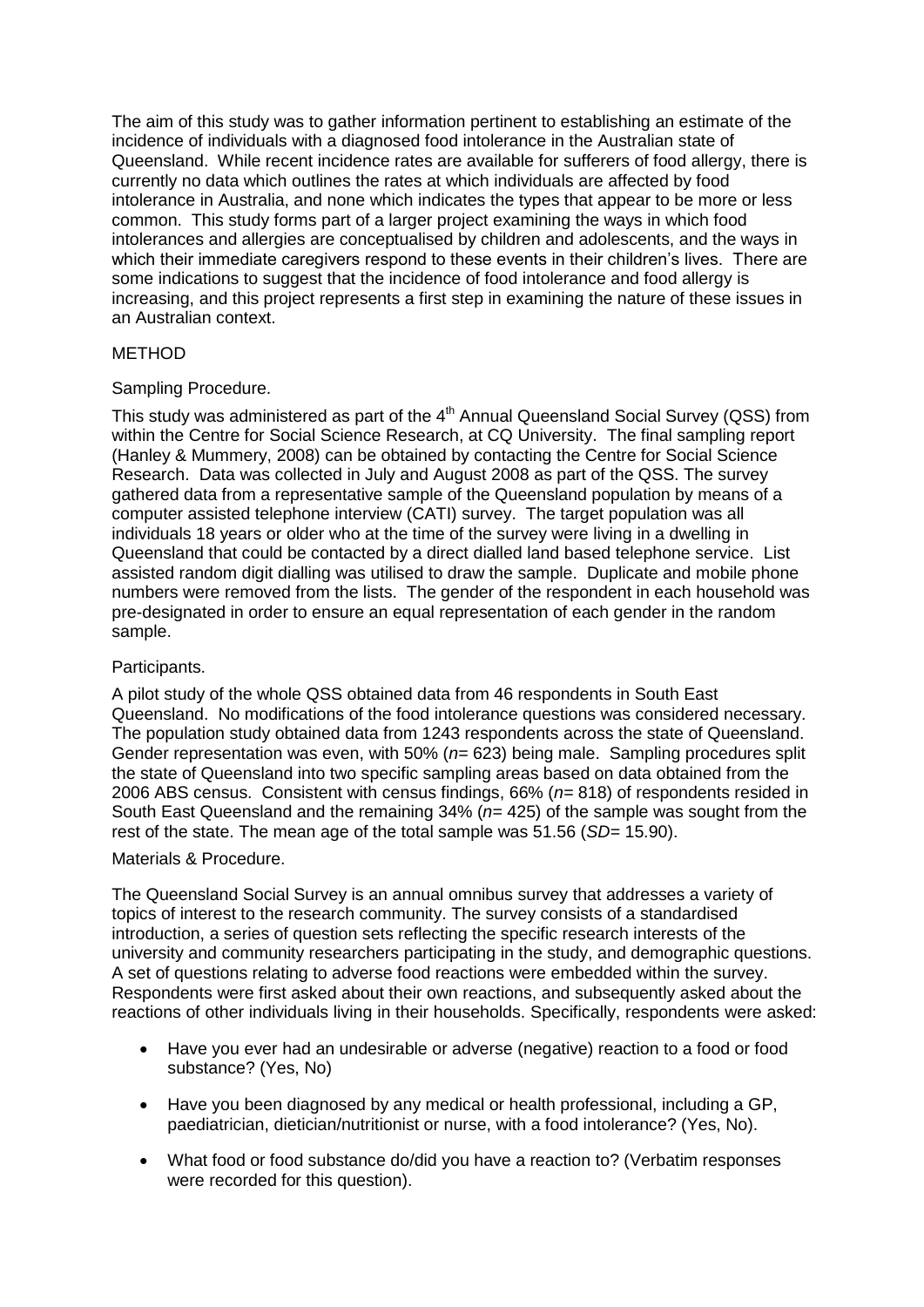Respondents were also asked the above questions in relation to others who currently lived in their household (i.e. Has anyone else in your household ever had…) and asked to report the age of that person. Four response options were given regarding age: Child 0-4, Child 5-12, Adolescent 13-17, and Adult 18 plus.

# RESULTS

The frequencies of respondents indicating they, or someone else in their household, had had an adverse reaction to a food or food substance were examined first. Subsequent analyses were conducted examining respondents indicating an individual living within their household with a diagnosed food intolerance.

Frequency analysis indicated that 43% (*n=* 536) of households surveyed had at least one individual who had had an adverse reaction to a food or food substance. Of those individuals, 42% (*n=* 227) indicated that it was themselves who had had this reaction, 35% (*n=* 185) indicated that someone else living in the household had had a reaction and the remaining 23% (*n=* 124) indicated that both themselves and another person/s in the household had had an adverse reaction to a food. Subsequent analyses of the verbatim qualitative data indicated that approximately 2% (*n=* 11) of these individuals had suffered a food poisoning experience.

Analysis of the data of respondents who indicated that someone in the household had a diagnosed food intolerance showed that 21% (*n=* 252) of the total households surveyed had at least one person living in them with a diagnosed food intolerance, representing 47% of those who indicated an adverse food reaction. Of those with a food intolerance, 36% (*n=* 90) reported that they had a diagnosed food intolerance, 50% (*n=* 126) indicated that someone else living in the household had a diagnosed food intolerance, and the remaining 14% (*n=*  36) indicated that they and at least one other individual living in their household had been diagnosed with a food intolerance. This equates to an incidence rate of at least 23% of individuals in the total sample (where 14% of households had at least 2 individuals with diagnosed food intolerance). Qualitative reports suggest that this estimate could be higher, and further analysis indicates that the household percentage comprised 323 individuals with a diagnosed food intolerance.

Examination of age data indicated that those individuals with a diagnosed food intolerance were overwhelmingly adults (81%, *n=* 262). Figure 1 shows the differences in each age category for individuals under the age of 18, and indicates little difference in the frequency of diagnosed food intolerance for children and adolescents.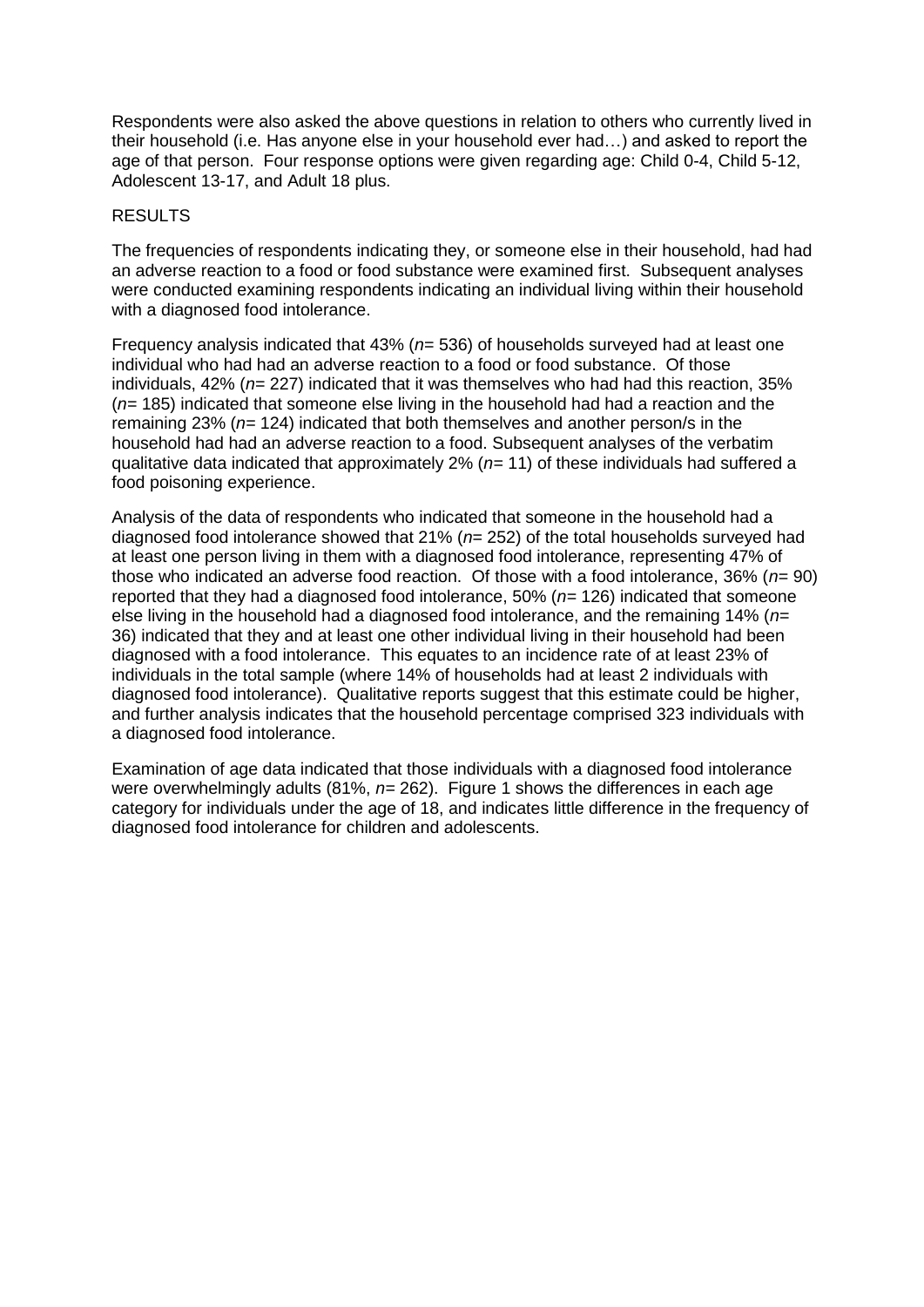

Figure 1. *Frequencies of diagnosed food intolerance in each age group under 18 years. Note percentages of total individual sample (N= 323) shown above data columns.*

Five food reaction categories were created from respondents qualitative reports of the foods they reacted to; additives; gluten & wheat; lactose and dairy; shellfish, nuts, eggs (indicating likely presence of an allergy); and natural chemical. Natural chemical reactions comprised individuals who specifically reported they reacted to salicylates, amines and/or glutamates or provided a list of foods that was consistent with the likelihood of a reaction to one or more of these natural food chemicals (i.e. a reaction to tomatoes, grapes and plums). Figure 2 shows the percentage of households which had an individual responding to each food category. It must be noted that the summing of percentages exceeds 100 as some households/individuals had co-occurring sensitivities (i.e. individuals responded to, for example, gluten and lactose). The figure indicates the highest reported percentage of adverse reaction was to natural food chemicals, followed by additives and potential allergy reactions.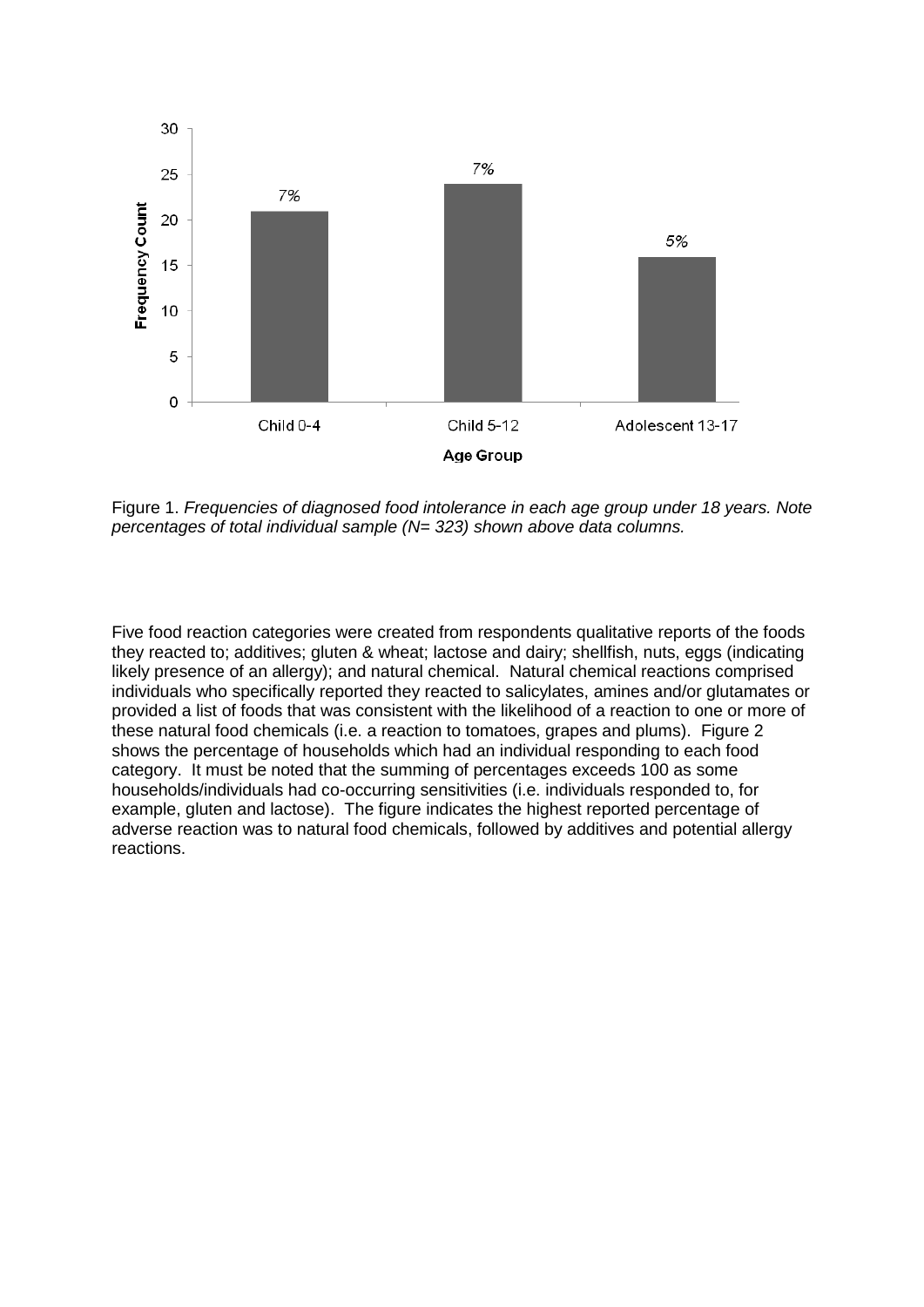

Figure 2. Percentages of household reaction within each food category. Note. Percentages do not sum to 100 due to co-occurring sensitivities.

# **DISCUSSION**

The findings indicated an incidence rate for diagnosed food intolerance of 21% of households in the Queensland population, and a population incidence rate of at least 23% (where 14% of households indicated there was more than one person with diagnosed food intolerance). Based on 2006 ABS census data it is therefore probable that there are at least 822 853 individuals residing in Queensland who have been diagnosed with a food intolerance. Extrapolation to the Australian population sets this incidence rate at 19% (where Queensland represents 21% of the total Australian population). While it is possible, given the qualitative results, that this figure is compounded to some extent by those who have a food allergy, this contention requires further investigation. It is possible that some individuals who have been diagnosed with a food allergy equated this being diagnosed with a form of food intolerance. In the absence of the ability to recontact these people, the results need to be interpreted with caution. However, none of these individuals reported an anaphylactic reaction to the food/s they reported being intolerant to, adding strength to the argument these individuals had been diagnosed with an intolerance rather than an allergy.

Despite the potential confound of food allergies, the rate presented here only covers those households who reported an individual with a 'diagnosed' food intolerance. Given that over 40% of total respondents reported an adverse reaction to a food, but only 2% of this could be reliably attributed to a food poisoning experience, approximately 17% of households in Queensland reported an individual who had had some adverse reaction to a food that was not attributed to food poisoning or to a diagnosed food intolerance. There are a number of potential reasons for this disparity. Some of these individuals may understand the distinction between food allergy and food intolerance and thus may not have indicated a diagnosis. Secondly, some of these individuals may have recognised an adverse reaction, but did not consider it to be at chronic enough levels to warrant the process that a diagnostic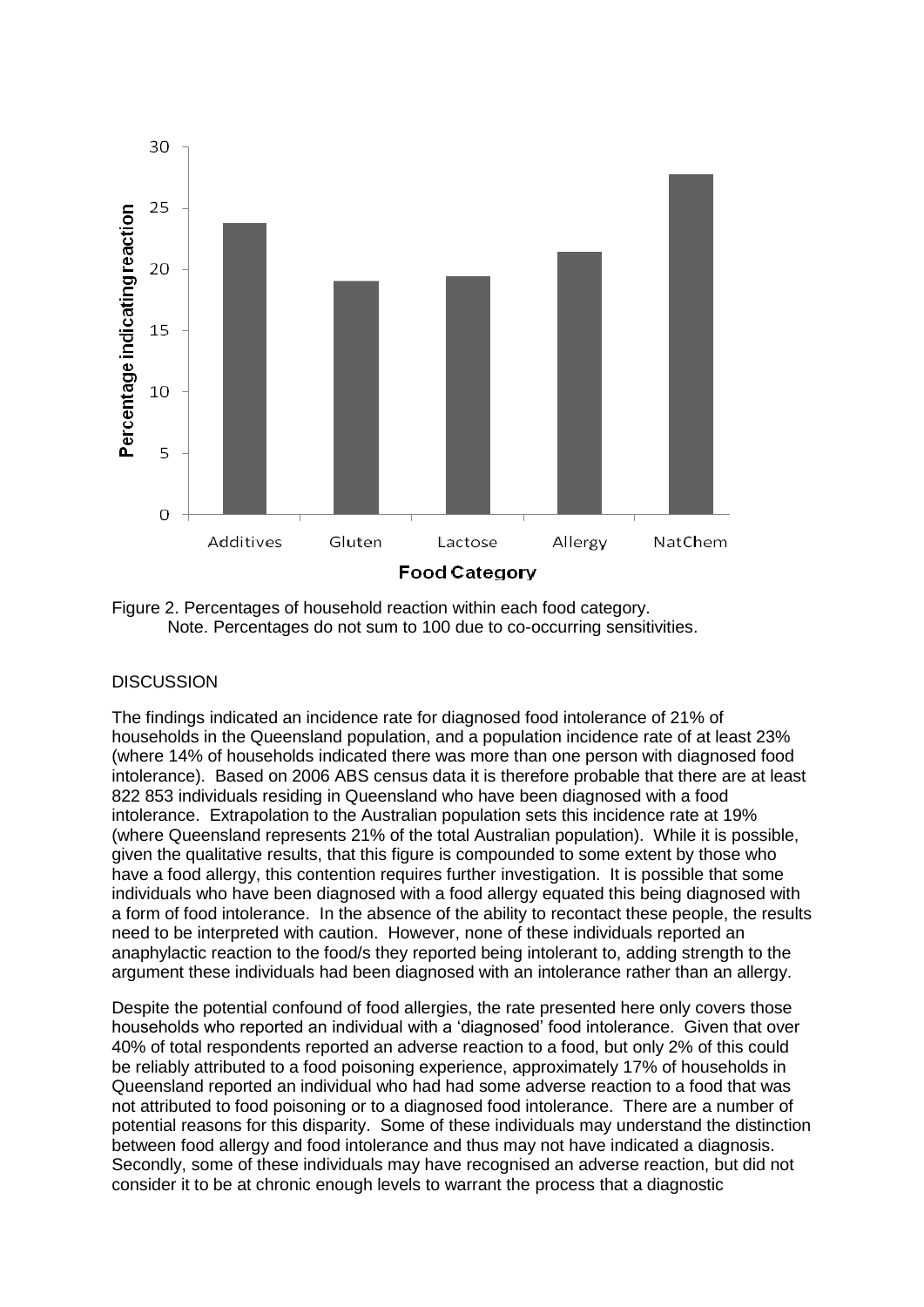assessment of a food intolerance can take (e.g. rigorous controlled elimination diet). Finally, in examining the qualitative data, it appears some of these individuals were currently undergoing the diagnostic process with some reporting that they were still working out exactly what they reacted to – suggesting a future diagnosis was possible. Thus, while conclusive assertions cannot be made regarding diagnosed food intolerance, the results clearly suggest that there is a high proportion of the population suffering form some form of diagnosed food sensitivity.

Previous studies have indicated that survey research, and opinion based research tends to over-estimate the incidence of food allergy and intolerance, however, this study went to the lengths of asking individuals about diagnoses they had received, and specified the health professionals who could have made this diagnosis in order to attempt to counteract such a problem. Thus, the study did not examine simply those who perceived they had a food sensitivity but those who reported having been diagnosed with one. Accordingly there is potential for an element of self-report and desirability bias, however the question wording was chosen, and interviewers carefully briefed, to ensure this bias was minimal. Despite this, it will be necessary for future studies to specifically distinguish between individuals with an allergy and individuals with intolerance, and between those who self-diagnose versus seeking the diagnosis of a health professional in order to provide further understanding of these sensitivities in the Australian population.

Increasing numbers of studies are being conducted on the effects of artificial food additives on health and behaviour, primarily in children (e.g. Bateman et al., 2004; McCann et al., 2007; Obstlom et al., 2008). However, the results of the current study suggest that diagnoses of food intolerances may not be conclusively made until adulthood. This suggests that further research is needed in charting the development of intolerance/sensitivity diagnoses, and the point at which intolerance is actually confirmed for individuals. This finding highlights the importance of awareness campaigns which are currently being directed towards parents, schools and health professionals. If the current ratio is reflective of diagnosis rates in Queensland, this suggests many individuals may suffer the adverse effects of this chronic condition for years prior to diagnosis. The implication of such a finding is widespread and has the potential to influence both individual development and psychological well-being. Furthermore, it suggests a need to further examine the nature of food intolerances and food allergies within both child and adult populations.

Concepts of health, healthy eating and nutrition are determined by multiple sources, and current conceptualisations used in educational settings and for the general public rely heavily on the healthy food pyramid construct. However, with increased reliance on processed and pre-packaged items, food has become progressively more complex. For individuals who suffer food intolerances such a conceptualisation is no longer adequate. Fruits and vegetables which are rich in natural chemical concentrations, typically held to be healthy, everyday foods, cannot be seen as healthy for these individuals. Artificial additives are found in many foods, especially those targeted at children. Lactose and gluten are found in many products which are often seen as a staple part of a healthy diet. In short, individuals suffering a food intolerance, by necessity, approach food choices very differently. This study illustrates that in Queensland such choices play a role in the food decision making of at least 23% of the population, suggesting a need to reconsider the ways in which we conceptualise food and that ways in which teach such conceptualisations to our children. This paper offers the first examination of incidence rates of diagnosed food intolerance in an Australian context which can be used to guide future research examining the psychological, social and health effects of food sensitivities.

#### **REFERENCES**

Allen, K.J., Hill, D.J., & Heine, R.G. (2006). Food allergy in childhood. *The Medical Journal of Australia, 185,* 394-400.